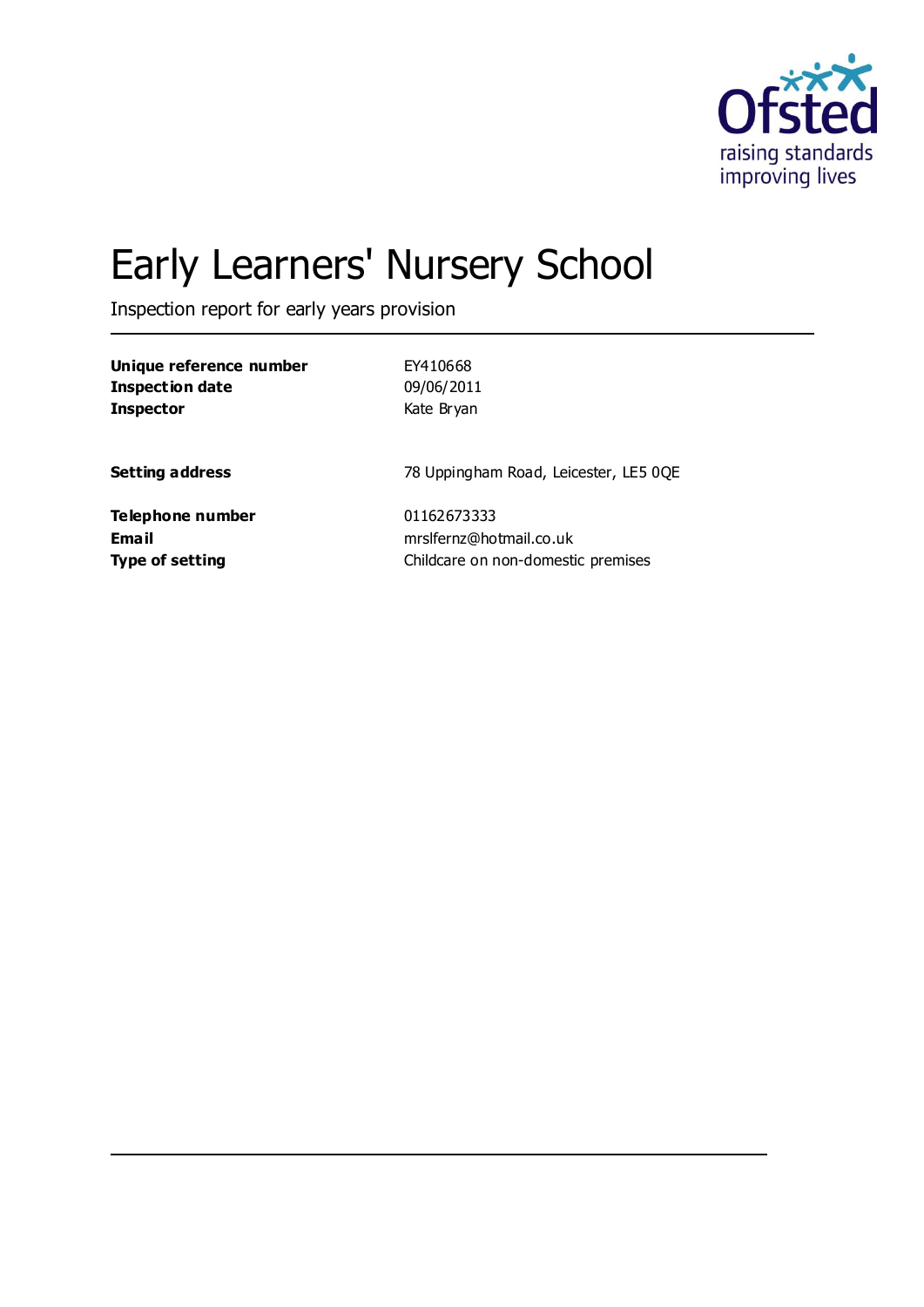The Office for Standards in Education, Children's Services and Skills (Ofsted) regulates and inspects to achieve excellence in the care of children and young people, and in education and skills for learners of all ages. It regulates and inspects childcare and children's social care, and inspects the Children and Family Court Advisory Support Service (Cafcass), schools, colleges, initial teacher training, work-based learning and skills training, adult and community learning, and education and training in prisons and other secure establishments. It assesses council children's services, and inspects services for looked after children, safeguarding and child protection.

If you would like a copy of this document in a different format, such as large print or Braille, please telephone 0300 123 1231, or email enquiries@ofsted.gov.uk.

You may copy all or parts of this document for non-commercial educational purposes, as long as you give details of the source and date of publication and do not alter the information in any way.

T: 0300 123 1231 Textphone: 0161 618 8524 E: enquiries@ofsted.gov.uk W: [www.ofsted.gov.uk](http://www.ofsted.gov.uk/)

© Crown copyright 2011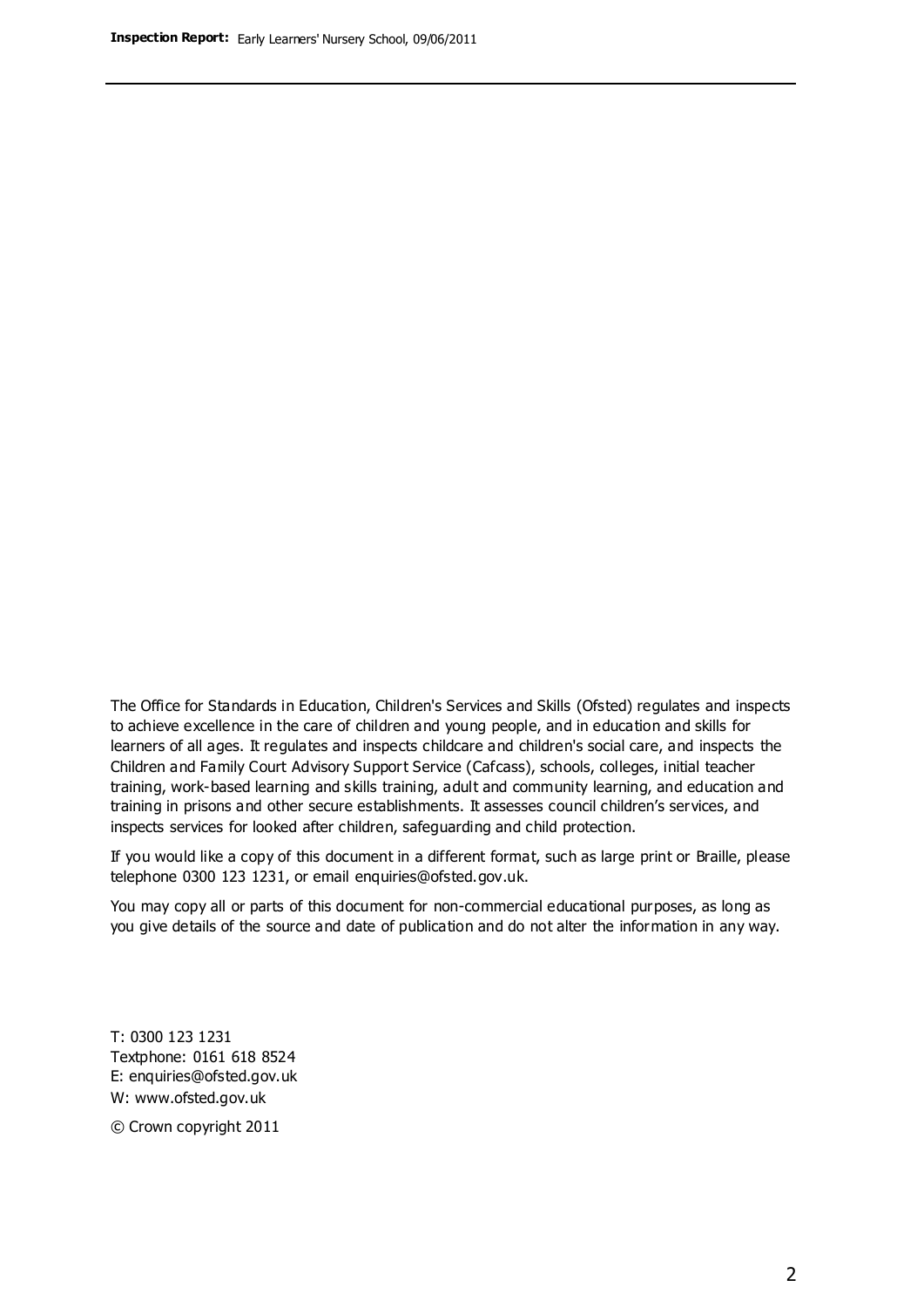## **Introduction**

This inspection was carried out by Ofsted under Sections 49 and 50 of the Childcare Act 2006 on the quality and standards of the registered early years provision. 'Early years provision' refers to provision regulated by Ofsted for children from birth to 31 August following their fifth birthday (the early years age group). The registered person must ensure that this provision complies with the statutory framework for children's learning, development and welfare, known as the *Early* Years Foundation Stage.

The provider must provide a copy of this report to all parents with children at the setting where reasonably practicable. The provider must provide a copy of the report to any other person who asks for one, but may charge a fee for this service (The Childcare (Inspection) Regulations 2008 regulations 9 and 10).

The setting also makes provision for children older than the early years age group which is registered on the voluntary and/or compulsory part(s) of the Childcare Register. This report does not include an evaluation of that provision, but a comment about compliance with the requirements of the Childcare Register is included in Annex B.

Please see our website for more information about each childcare provider. We publish inspection reports, conditions of registration and details of complaints we receive where we or the provider take action to meet the requirements of registration.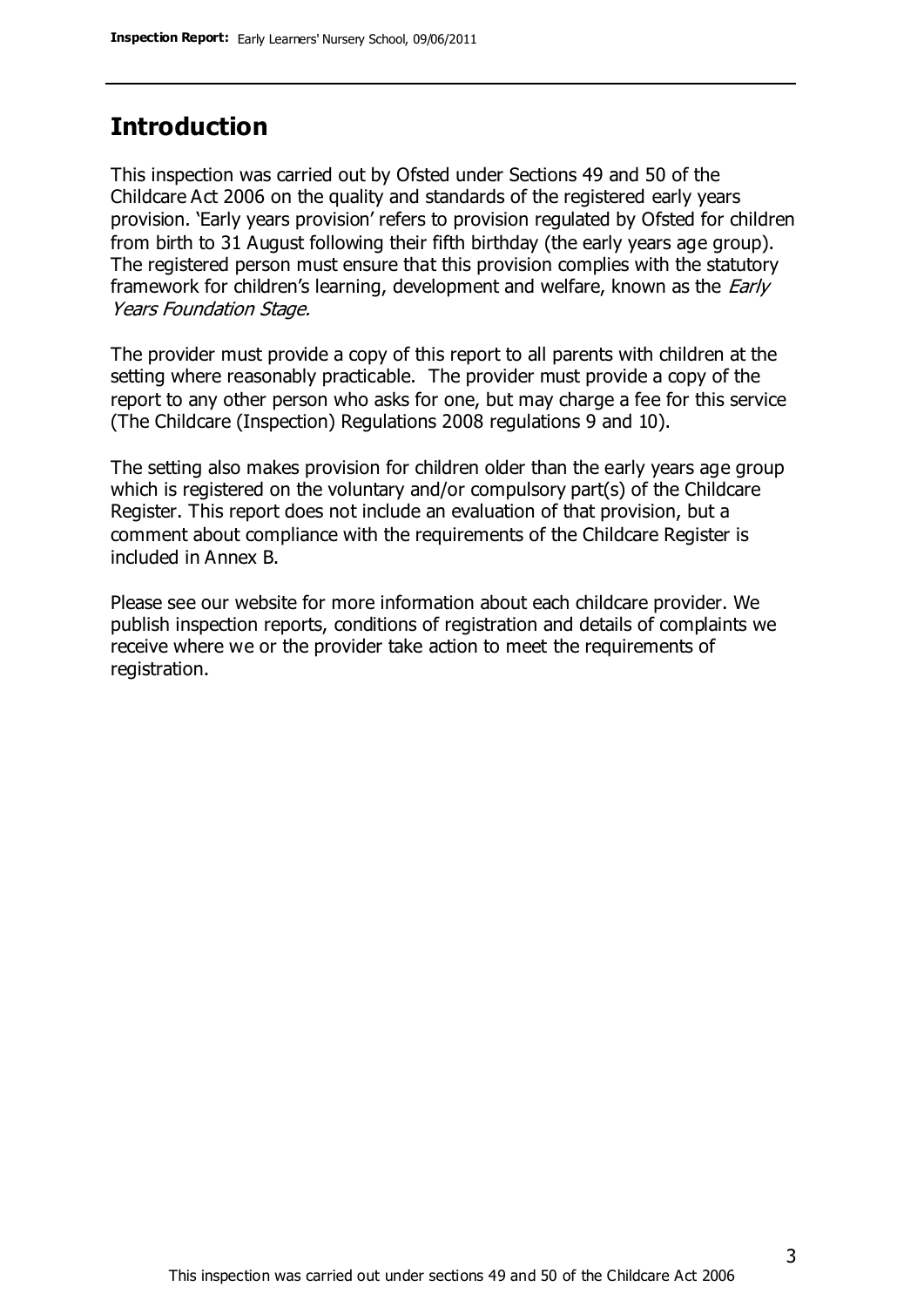## **Description of the setting**

Early Learners Nursery School opened in 2010. It is privately owned and runs from a church hall in Leicester City; the setting is open from 7am until 6pm throughout the year. The setting is registered on the Early Years Register and both the compulsory and volutary parts of the Childcare Register to care for 26 children aged from birth to eight years. Currently, there are 35 children on roll, of whom 19 are in the early years age range. The setting currently supports children with special educational needs and/or disabilities as well as children with English as an additional language

The setting employs 10 members of staff all of whom hold appropriate early years qualifications. The nursery receives support from the local authority.

## **The overall effectiveness of the early years provision**

Overall the quality of the provision is good.

Children enjoy their time at the nursery because staff have a good awareness of what interests them, this means they can plan a wide range of activities which engage them. Staff have a good understanding of children's individual needs and foster excellent partnerships with parents. Staff make generally good use of observations and planning to ensure children have an individual learning experience. All required policies and procedures are in place and are used effectively to ensure the nursery is well organised and safe for children. Good systems are in place to monitor and evaluate the performance of staff and the nursery which ensures children receive a consistent service. Self-evaluation is also used well to set targets which enable the setting to maintain continuous improvement. This is the first inspection since registration.

## **What steps need to be taken to improve provision further?**

To further improve the early years provision the registered person should:

- develop links between children's starting points and the areas of learning so their achievements can be built upon
- improve the use of daily routines to promote children's learning with regard to more counting in everyday activities.

# **The effectiveness of leadership and management of the early years provision**

Staff have a good understanding of their role in safeguarding children and all have attended training in this area. A clear policy is in place which is shared with parents and this includes reporting procedures which ensure children are well protected. Children's safety is further enhanced as admittance to the building is monitored by staff and all visitors sign into the group. Recruitment procedures are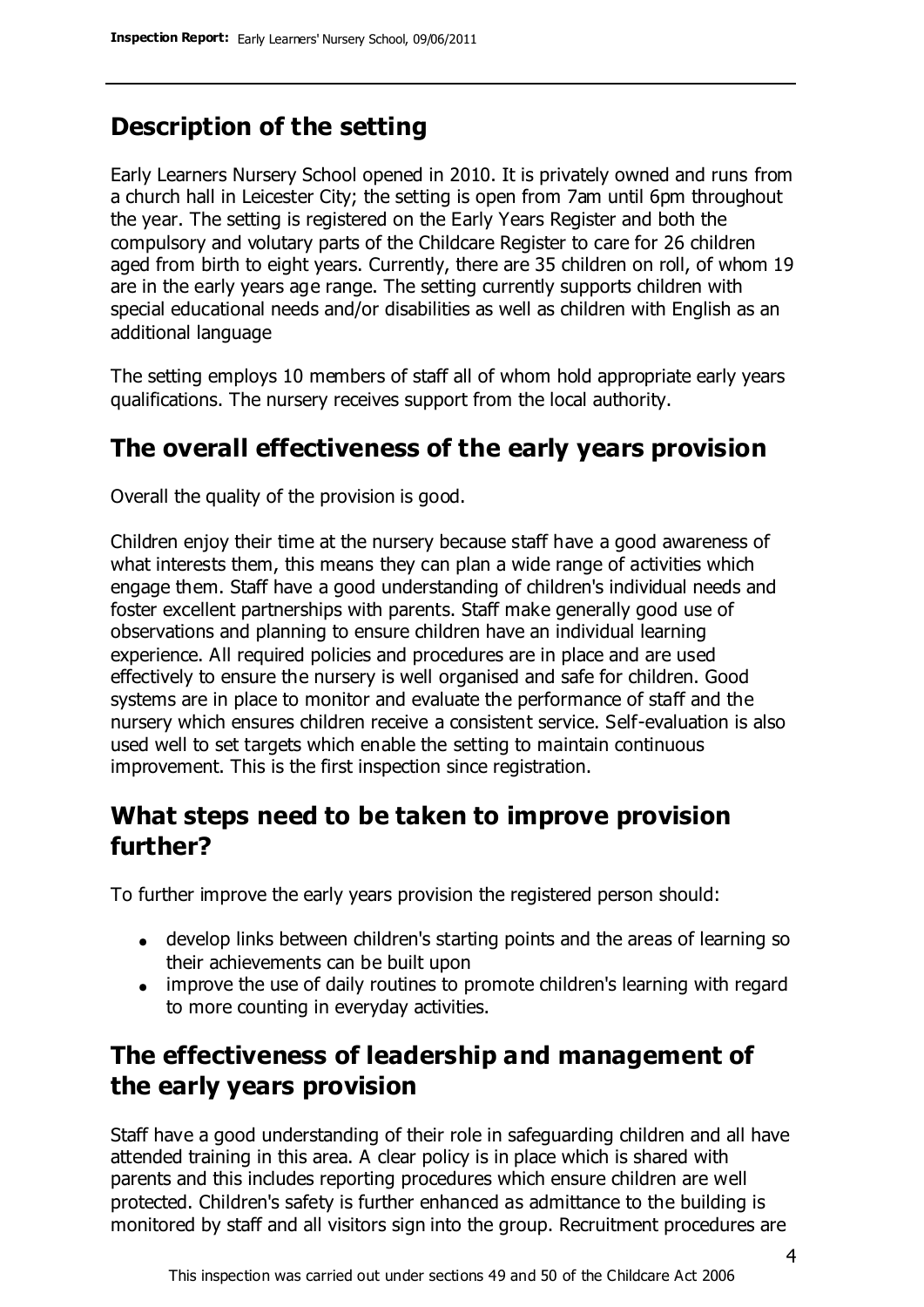robust and ensure that children are cared for by staff that are qualified and suitable. People who are not cleared are never left alone with children.

Detailed risk assessments are in place for the premises and outings and staff also check daily to ensure the environment and resources are safe. The nursery has been visited by a speaker who has helped the children to learn about road safety and work undertaken on this has developed their awareness of keeping safe. The nursery is welcoming with children's work displayed throughout and this helps them to feel valued and raises their self-esteem well. There is free-flow between activities and children's choices are promoted effectively as staff explain to them what is available to play with.

All staff members are qualified and training is well supported to ensure children benefit from motivated staff who are current with practice. Regular appraisals also identify any development needs and in-house training is provided to ensure children receive a consistent service.

The management team is using self-evaluation well to identify areas for improvement, such as making sure lots of activities are taken outdoors. An action plan is also in place, and updated monthly, and this clearly shows what has been achieved in order to maintain continuous improvement.

A highly comprehensive range of operational policies and procedures are in place and a website is under construction which is an excellent way of making these available to parents. Highly effective measures are in place to help parents be involved in their child's learning, for example as they record children's achievements 'Wow' moments and share these with staff. They can also attend stay and play days where they join in with their children's learning and have fun together. Questionnaires provide parents with opportunities to actively contribute to the running of the nursery and staff are always available to receive suggestions. Parents spoken to expressed very positive comments about the nursery and staff and felt they were well informed about their children's progress. Good systems are also in place to work with others who deliver the Early Years Foundation Stage to children and the nursery has been proactive in liaising with local schools.

## **The quality and standards of the early years provision and outcomes for children**

The nursery is bright and inviting with lots of interactive activities to engage children, for example, in the mark making area they are invited to display their own work. This helps them to value their contributions and to share them with friends. Lots of good quality resources ensure children have a varied range of experiences, for example, as they sit in the book area or make phones from stickle bricks.

Children are confident talkers and staff have a wide range of language skills to support those with English as an additional language. Children are eager to share their experiences in the larger group and receive lots of praise when they can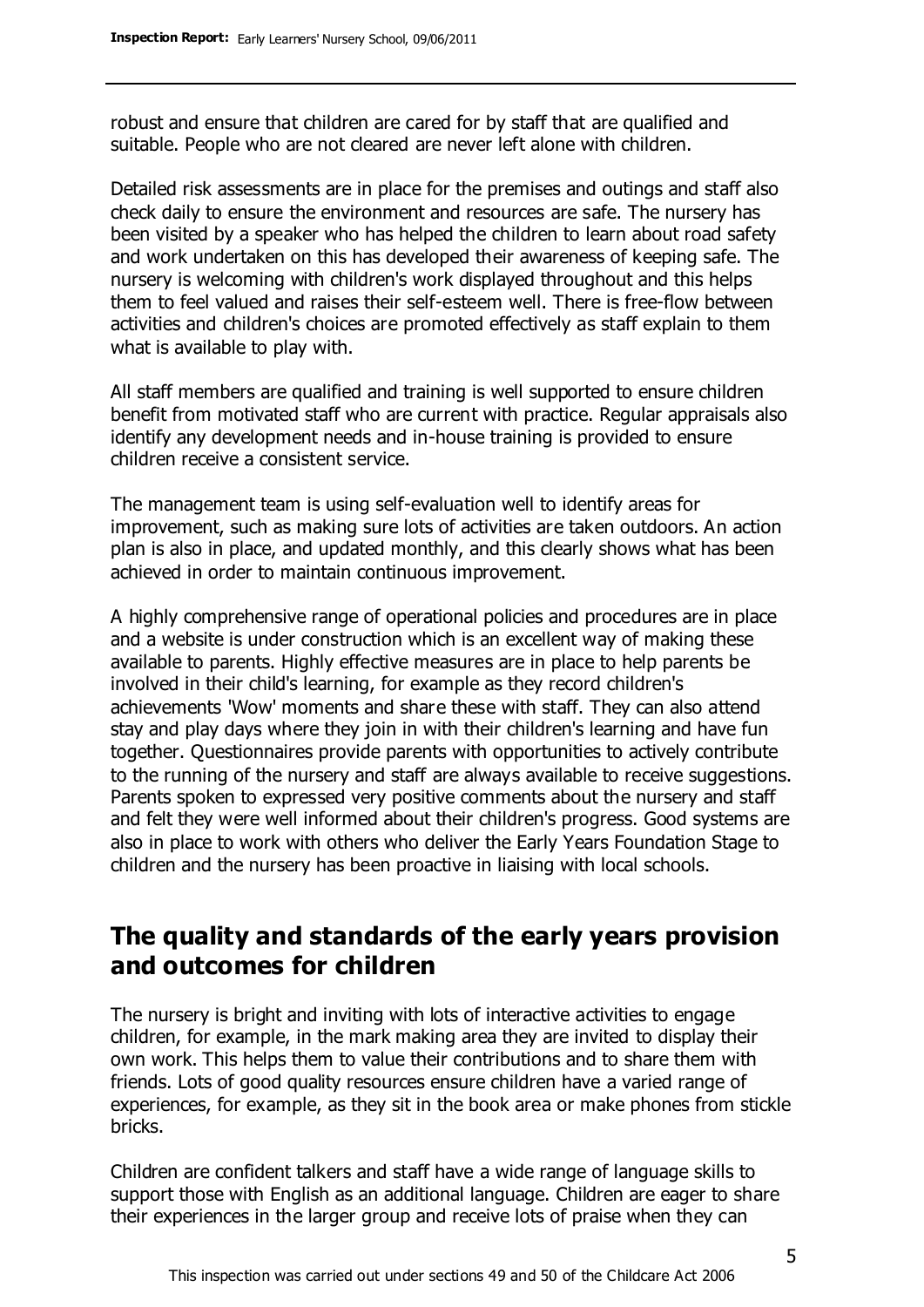remember what they had to eat at snack time.

Staff have a good understanding of the Early Years Foundation Stage and frequent observations clearly identify what individual children have achieved and need to learn next. Children's learning journeys contain lots of examples of their work and they look through their 'Writing' and 'Creative Books' with pride. However, children's progress may not be supported as well as possible as their starting points are not yet linked to the areas of learning.

Children's physical development is well promoted and they enjoy a range of resources, they also use local parks which have large equipment such as, swings and a climbing frame which increases challenges for them. The garden is used effectively to provide a good range of activities for children and they enjoy looking for bugs and chalking on a board. This area also has a range of wooden shapes displayed on the wall which helps children with shape recognition; they also understand concepts such as, bigger, medium and smaller. However, counting in everyday activities is not used as well as possible to help children become familiar with this. The children are also learning about the natural world as they grow vegetables which they eat; they are also excited when they spy a beetle in a room. Staff use this spontaneous opportunity well to ask children questions about what it may eat and how many legs it has. Children also learn about recycling and reusing materials well, for example, as they make igloos out of plastic bottles.

Staff have helped children to learn about the needs of others as they fund raise for events for charities. They also learn about the wider world effectively as they acknowledge a range of festivals, such as Diwali and Easter and children enjoy tasting a range of food from different cultures. Children understand the need to cooperate, for example, as they sit together at a mark making table, and behave well as they share resources with each other. All children are also nominated as a 'helper' and are proud when they help to tidy away and sweep up. This promotes their confidence and self-esteem well.

Children have a secure understanding of effective hygiene procedures as they wash their hands and brush their teeth after meals. They also have a good awareness of healthy options as they bake and enjoy 'fruit parties' where they are encouraged to try a wide variety of fruits.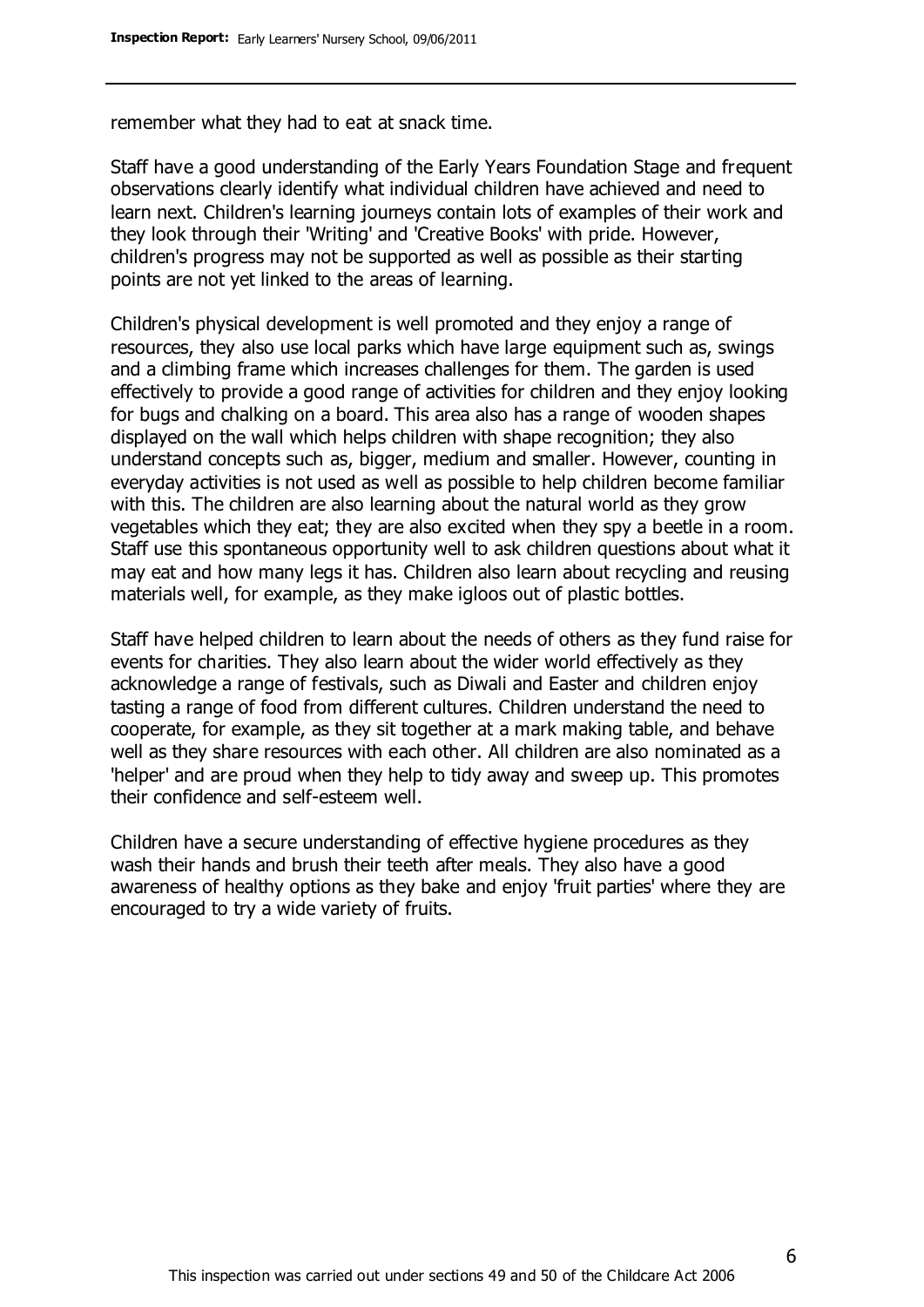# **Annex A: record of inspection judgements**

#### **The key inspection judgements and what they mean**

Grade 1 is Outstanding: this aspect of the provision is of exceptionally high quality Grade 2 is Good: this aspect of the provision is strong Grade 3 is Satisfactory: this aspect of the provision is sound Grade 4 is Inadequate: this aspect of the provision is not good enough

#### **The overall effectiveness of the early years provision**

| How well does the setting meet the needs of the      |  |
|------------------------------------------------------|--|
| children in the Early Years Foundation Stage?        |  |
| The capacity of the provision to maintain continuous |  |
| improvement                                          |  |

#### **The effectiveness of leadership and management of the early years provision**

| The effectiveness of leadership and management of the             |  |
|-------------------------------------------------------------------|--|
| <b>Early Years Foundation Stage</b>                               |  |
| The effectiveness of leadership and management in embedding       |  |
| ambition and driving improvement                                  |  |
| The effectiveness with which the setting deploys resources        |  |
| The effectiveness with which the setting promotes equality and    |  |
| diversity                                                         |  |
| The effectiveness of safeguarding                                 |  |
| The effectiveness of the setting's self-evaluation, including the |  |
| steps taken to promote improvement                                |  |
| The effectiveness of partnerships                                 |  |
| The effectiveness of the setting's engagement with parents and    |  |
| carers                                                            |  |

#### **The quality of the provision in the Early Years Foundation Stage**

The quality of the provision in the Early Years Foundation Stage  $\vert$  2

### **Outcomes for children in the Early Years Foundation Stage**

| <b>Outcomes for children in the Early Years Foundation</b>    |  |
|---------------------------------------------------------------|--|
| <b>Stage</b>                                                  |  |
| The extent to which children achieve and enjoy their learning |  |
| The extent to which children feel safe                        |  |
| The extent to which children adopt healthy lifestyles         |  |
| The extent to which children make a positive contribution     |  |
| The extent to which children develop skills for the future    |  |

Any complaints about the inspection or report should be made following the procedures set out in the guidance available from Ofsted's website: www.ofsted.gov.uk